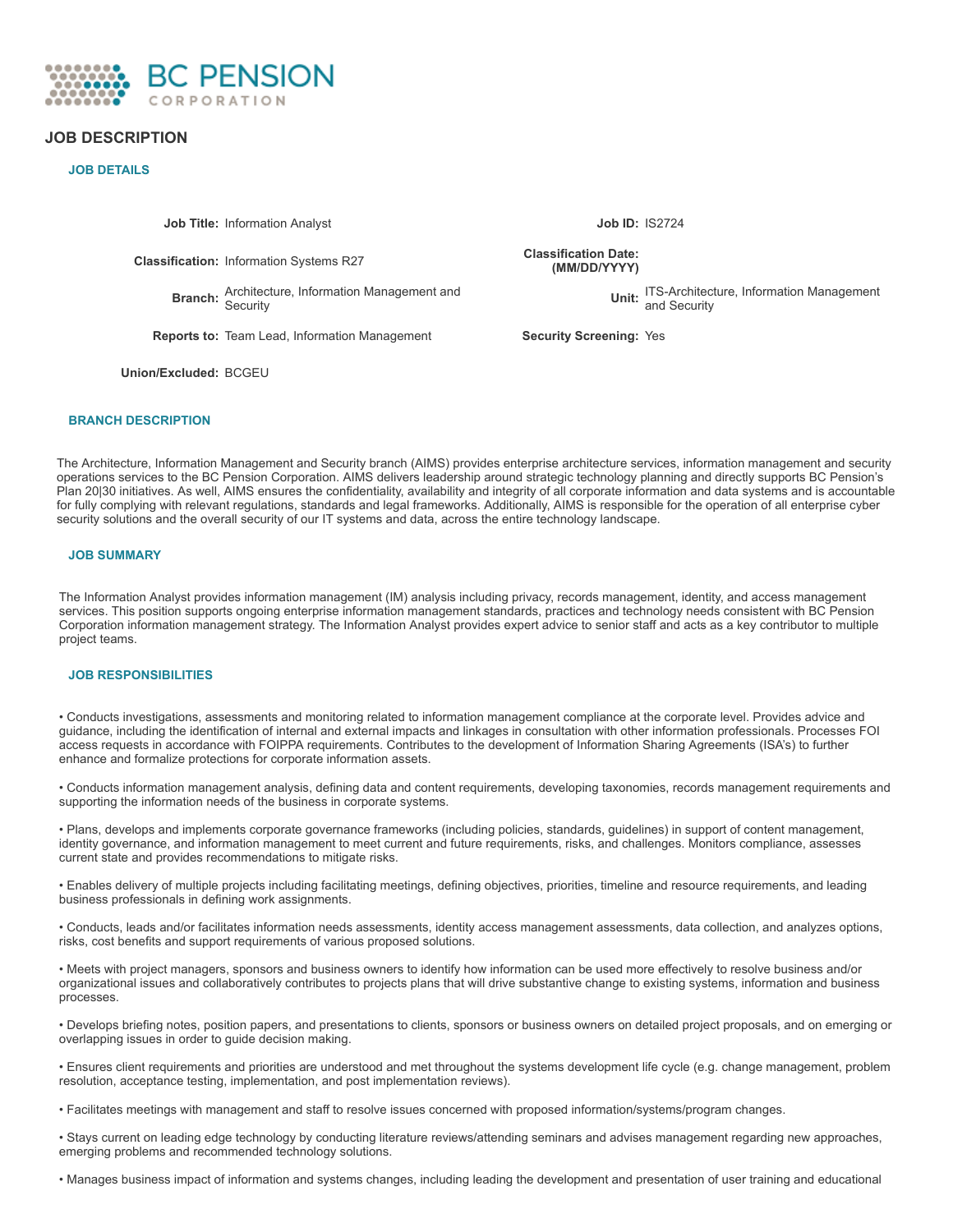materials, and leading client meetings to resolve problems related to process changes and linkages.

• Contributes to the development of program and corporation business policies, procedures and guidelines.

# **EDUCATION**

**Degree/Diploma Obtained Program** of Study

• Master's degree in Library and Information Studies, Computer Science, Information Technology or a related discipline and a minimum of three years of recent, related experience; OR

• Degree in Computer Science, Information Studies or a related discipline and five years of recent, related experience; OR

• An equivalent combination of related education, training and seven years of recent, related experience.

# **EXPERIENCE**

**Years of Experience Type of Experience**

• Minimum of three years of recent experience providing business and/or information analysis/ or privacy risk analysis on information management projects.

• Experience with information management and privacy legislation (e.g. FOIPPA).

- Experience with a content management system, e.g. SharePoint, OpenText, HP Trim, M365.
- Preference may be given to applicants with one or more of the following:

Experience with privacy risk analysis.

Experience implementing information management programs

Experience implementing information strategies.

Experience with information or data quality initiatives or metadata or taxonomy management.

Information related designation.

# **KNOWLEDGE, SKILLS & ABILITIES**

- Strong knowledge of information management processes and methodologies.
- Strong business writing skills.
- Strong knowledge of business process management, business requirement gathering, and development life cycle.
- Strong knowledge of change management processes and project management methodologies.
- Demonstrated analytical and problem-solving skills.
- Excellent interpersonal skills including written and verbal communication skills, with the ability to adapt communication style for different audiences.
- Strong leadership skills that include innovation, facilitation and decision-making.
- Demonstrated ability to establish, maintain and promote relationships to meet project objectives, and influence outcomes.
- Ability to successfully manage multiple assignments at once and competing priorities.
- Strong client service focus.

# **CORE COMPETENCIES**

### **Navigating Change L2**

Supporting self and others through change and transition and enabling successful transformation in work products and processes.

- Invites input and feedback on proposed changes.
- Supports others in generating new and innovative approaches.
- Builds support for new approaches and initiatives.
- Shares information on change in a timely manner.
- Identifies innovative approaches to deal with situations for which no known precedent exists.
- Eliminates unnecessary work activities.

### **Embracing Learning L2**

Contributing to a learning culture by developing self and supporting others to acquire skills and improve performance.

- Gathers feedback from various sources to identify own strengths and weaknesses.
- Pursues challenging experiences beyond current position to add value in own area.
- Helps others identify learning needs to meet current job requirements.
- Provides honest, timely, clear and specific feedback to others.
- Ensures people are provided appropriate training within available budget and resources.
- Encourages people to reach their full potential.

### **Client Orientation L2**

Making it easy for our external and internal clients - seeing things through their eyes.

- Anticipates clients' needs and concerns.